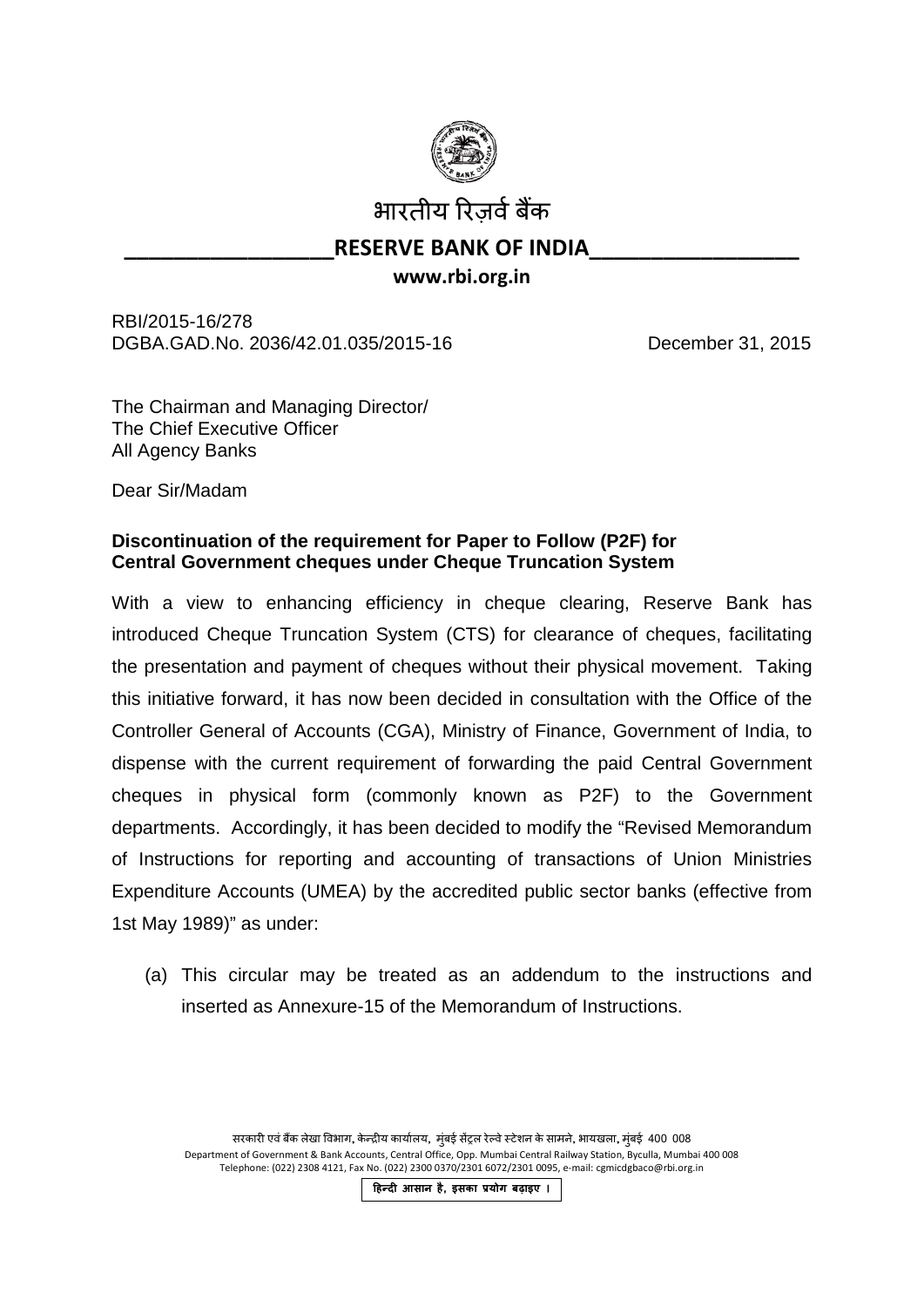- (b) In Cheque Truncation System, the 'drawee bank' means the dealing branch of a bank accredited to a Ministry/ Department on which the cheques are drawn. The 'presenting bank' means a branch of any bank where the cheques are presented for payment by the clients. Both the presenting banks and drawee banks would continue to discharge their duties prescribed under various Acts/Regulations/Rules such as the Negotiable Instruments Act 1881, Bankers' Books Evidence Act 1891, Uniform Regulations and Rules for Bankers' Clearing Houses, Procedural Guidelines for Cheque Truncation System etc. with respect to payment of cheques. The government cheques would henceforth be paid in CTS clearing solely based on their electronic images. The paid cheques in physical form would be retained by the presenting bank.
- (c) In case any drawee bank desires to verify the government cheque in physical form before passing it for payment, the image would be returned unpaid under the reason "present with document". The presenting bank on such instances shall ensure that the instrument is presented again in the next applicable clearing session without any reference to the account holder (payee).
- (d) The presenting banks are required to preserve the physical instruments in their custody securely for a period of 10 years as required under Procedural Guidelines for CTS. In case some specific cheques are required for the purpose of any investigation, enquiry, etc., under the law, they may be preserved beyond 10 years. Drawee banks shall make necessary arrangements to preserve the images of all government cheques for a period of 10 years with themselves or through the National Archival System put in place by National Payments Corporation of India (NPCI).
- (e) The government cheques paid by a drawee bank across its counter by way of cash withdrawal or transfer also need to be truncated and preserved for 10 years. Adequate safeguards shall be built to ensure that these images are captured separately by the drawee banks and not mixed up with the images of the instruments received for payment in clearing. A common electronic file containing the images of all the paid cheques shall be created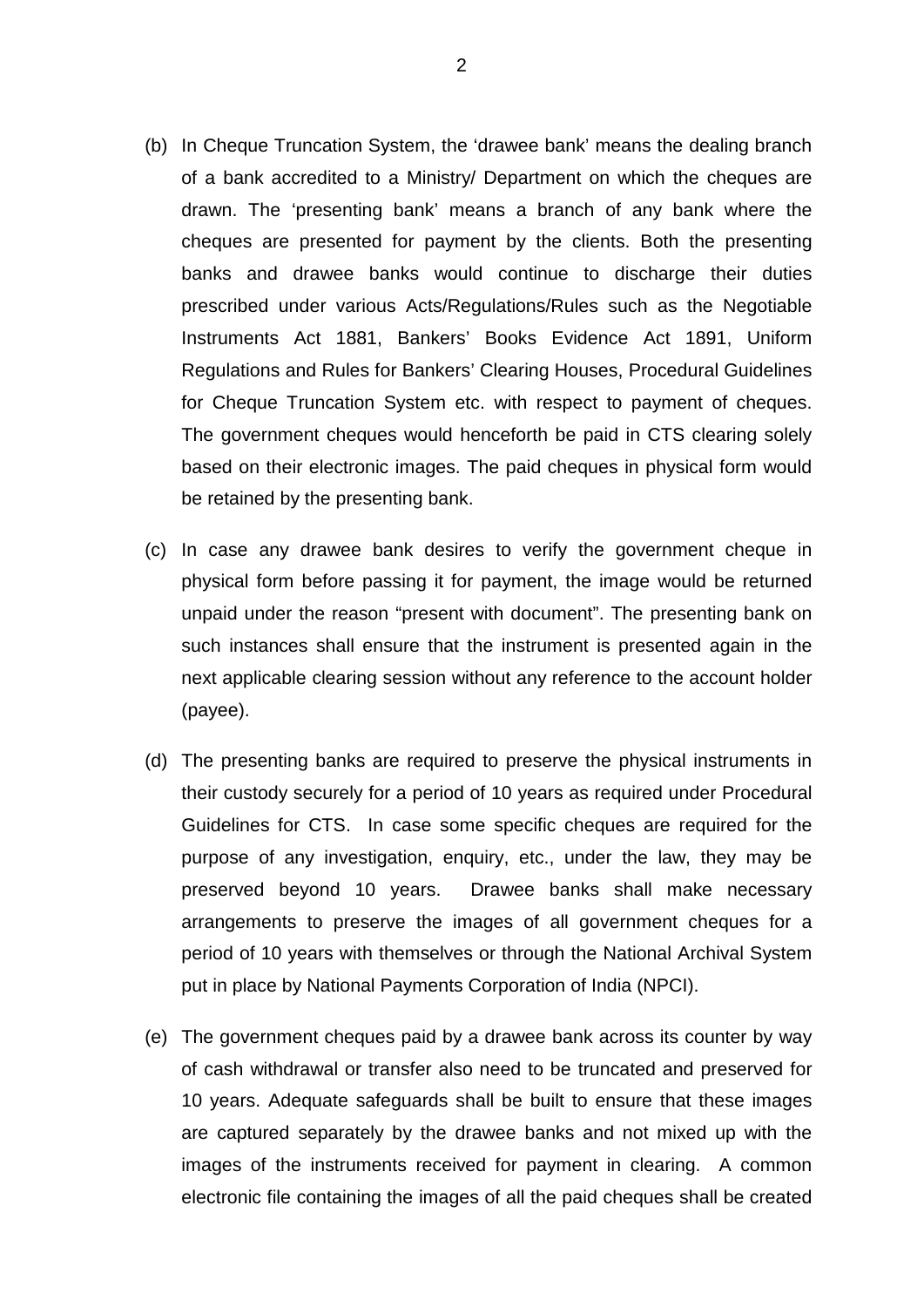on a daily basis for onward transmission to government departments.

- (f) As prescribed in para 7 of the Memorandum of Instructions, the drawee bank (dealing branch) shall continue to send the payment scrolls, monthly DMS, etc., to the designated Focal Point Branch as hitherto. The Focal Point Branch, in turn, will forward the same to the concerned Pay and Accounts Officer. As the paid cheques would no longer be available with the dealing branch, the same will not be attached with the payment scroll. However, the electronic images of paid cheques (by way of cash, clearing and transfer), preserved by the presenting branch, shall be provided to the Pay and Accounts Officers (through Focal Point Branch) by way of secured electronic communication/ e-mail, etc., as per their requirement.
- (g) At any time during the preservation period of cheques, for the purpose of reconciliation, enquiry, investigation, etc., the Pay and Accounts Officer may require any paid cheque in physical form for which the Pay and Accounts Officer would approach the Focal Point Branch. Whenever so demanded by the Pay and Accounts Officer, the Focal Point Branch shall arrange to furnish the cheques paid by the dealing branch by way of cash and transfer immediately. In case of cheques paid by way of clearing, the same shall be supplied to the Pay and Accounts Officer within a reasonable period after obtaining it from the presenting bank. It is the responsibility of the presenting bank in such instances to comply with the request of the Pay and Accounts Officer/drawee bank for any physical cheque and provide the same to the respective Pay and Accounts Officer / drawee bank within a reasonable period.
- (h) At present, the CTS is operated on grid basis. Hence, the government cheques drawn on RBI / agency banks shall be presented in the grid within whose jurisdiction the accredited/authorised branch of paying bank is located.
- (i) As hitherto, the Focal Point Branch shall ensure through the dealing branch that the mistakes/ discrepancies pointed out in payment scrolls, monthly DMS etc are rectified as per procedure, missing images of paid cheques are submitted immediately, the copies of the scrolls duly verified by the PAO are